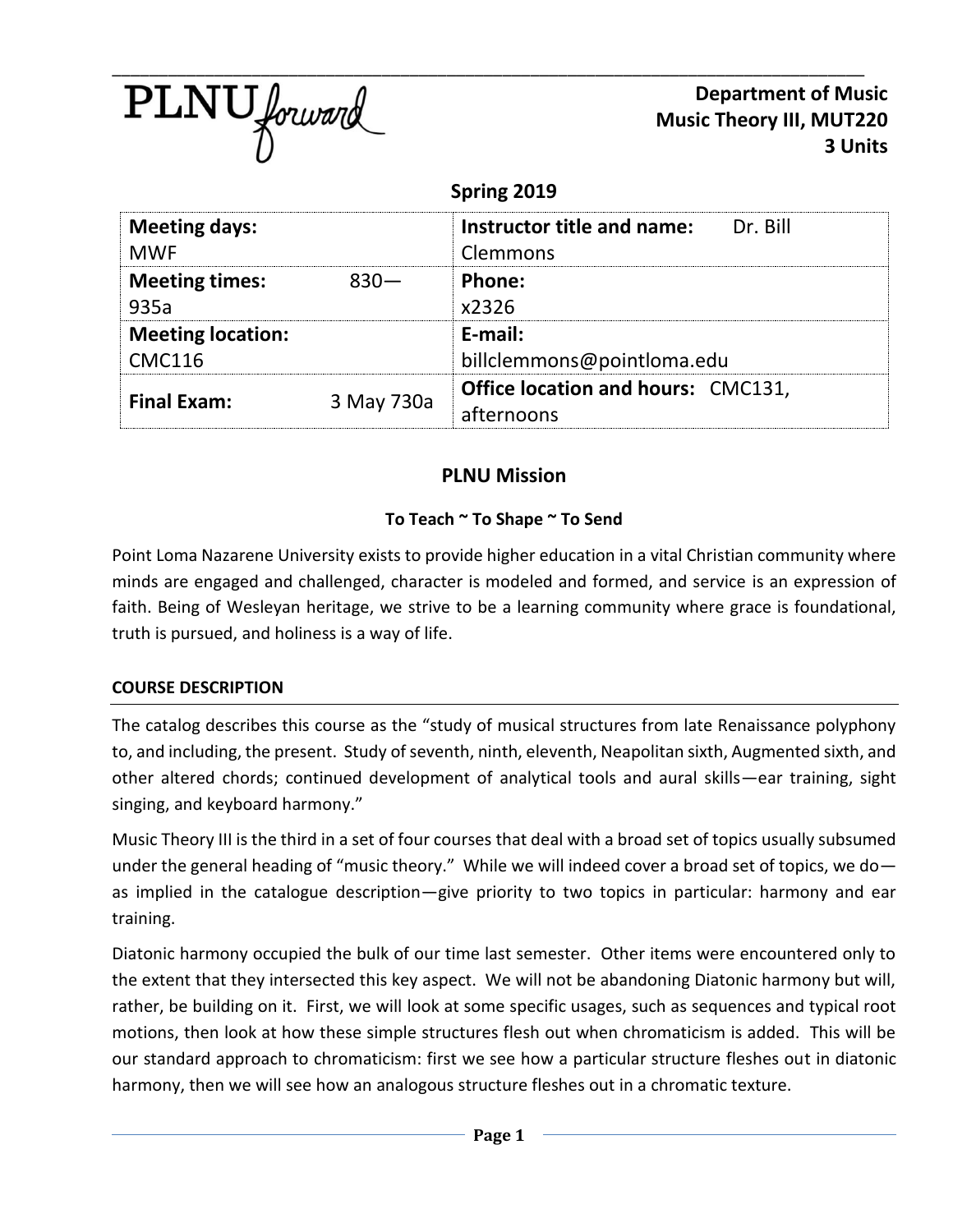In addition to this primary study of harmony we will explore species counterpoint, moving through three voices and some simple imitative work. We will also continue some simple compositional exercises, sometimes in a very free style, but at other times we will imitate forms and styles of other composers.

### **COURSE OBJECTIVES**

- Explore chromatic harmony as an extension of diatonic practice
- Explore the music of the late 19th C. and its chromatic usages
- Basic layer analysis and rhythmic reductions
- Basic analysis of instrumental forms
- Species counterpoint as a vehicle for understanding consonance and dissonance usage
- The composition of an instrumental piece
- Some improvisation on keyboard as well as our own instruments exploring our new harmonic vocabulary
- We will construct at least one linear, or layer analysis, of a late 19th C. work
- Solfege in four clefs using the fixed-do system as well as the letters and numbers that we have used in the past
- Increase our abilities in taking dictation of melodies and chord progressions using MacGamut

## **COURSE LEARNING OUTCOMES**

- Demonstrate an understanding of chromatic usage by creating one layer analysis of a late 19<sup>th</sup> C. piece
- Demonstrate an understanding of instrumental forms by composing an instrumental piece
- Demonstrate usage of chromatic harmony by creating and improvising with several chromatic chord progressions
- Demonstrate ability with solfege by reading in four clefs in fixed-do solfege, numbers and letters
- Demonstrate an ability to read open scores and figured bass by performing at the keyboard

## **COURSE CREDIT HOUR INFORMATION**

In the interest of providing sufficient time to accomplish the stated Course Learning Outcomes, this class meets the PLNU credit hour policy for a 3-unit class delivered over 14 weeks. Specific details about how the class meets the credit hour requirement can be provided upon request.

## **COURSE SCHEDULE AND ASSIGNMENTS**

Our course schedule and timeline is maintained on Canvas. Please access it at the end of the page marked "Syllabus."

## **REQUIRED TEXTS AND RECOMMENDED STUDY RESOURCES**

As with last semester, our texts for this semester are: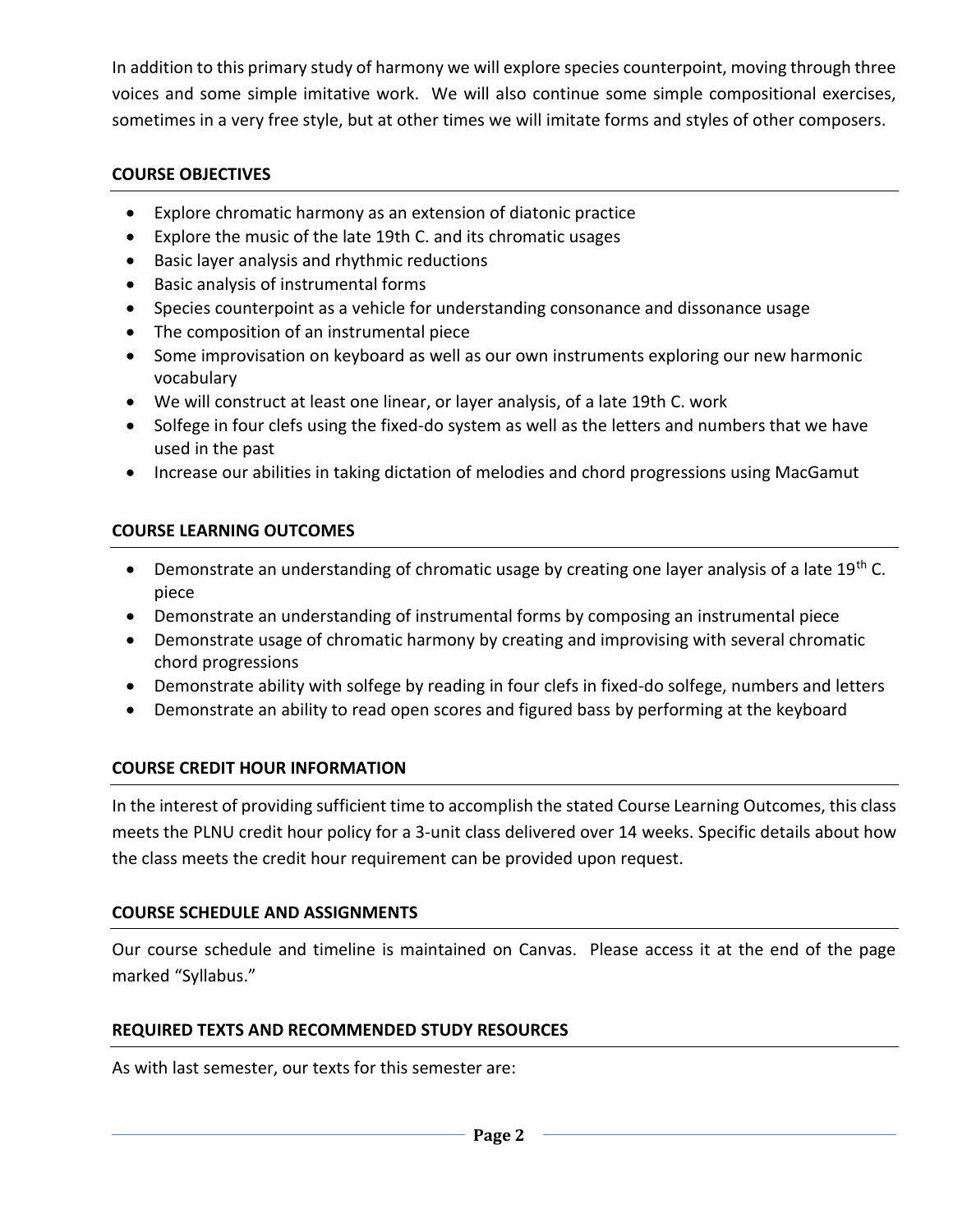Aldwell, Edward and Carl Schachter. *Harmony and Voice Leading*. 4th ed. New York: Harcourt Brace. 2010.

Bona, Pasquale. *Rhythmical Articulation*. Boston: Carl Fischer. 1900.

Bible, Ken, editor. *Sing to the Lord*. Kansas City: Lillenas Publishing Co, 1993.

Ottman, Robert and Nancy Rogers. *Music for Sight Singing*. 8th ed. Upper Saddle River NJ: Prentice Hall. 2014.

*MacGamut*. Ear-training software by Ann Blombach.

Please purchase the second workbook that accompanies this text as well. You should already have all of the sight singing materials from previous semesters, which we will continue to use this semester as well. Because we only have three classes per week you will need to bring all books to every class.

In addition to the text and the workbook, you will need manuscript paper. Find the least expensive paper that you can, preferably printed on both sides for maximum usage and pre-punched for a three-ring binder. We will use this paper for most general work: homework, exercises, dictation, etc. You can easily print staff paper from the internet and from Finale, downstairs in the lab.

### **ASSESSMENT AND GRADING**

| Assignment distribution by percentage:                                                                                                                                                                                                                                                                                                     |                                                             |                                                                                               |                                                                                                                         |
|--------------------------------------------------------------------------------------------------------------------------------------------------------------------------------------------------------------------------------------------------------------------------------------------------------------------------------------------|-------------------------------------------------------------|-----------------------------------------------------------------------------------------------|-------------------------------------------------------------------------------------------------------------------------|
| <b>Homework</b><br>$\bullet$<br><b>Chapter Tests</b><br>$\bullet$<br><b>Keyboard Harmony</b><br>$\bullet$<br><b>Composition and Final Project</b><br>$\bullet$<br><b>Written Final Exam</b><br>$\bullet$<br>Dictation<br>$\bullet$<br>MacGamut<br>$\bullet$<br>Sight Singing Exams<br>$\bullet$<br>Daily Sight Singing Grades<br>$\bullet$ | 15%<br>15%<br>10%<br>10%<br>10%<br>10%<br>10%<br>10%<br>10% | $A = 93 - 100$<br>$A = 92 - 90$<br>$B+=87-89$<br>$B = 83 - 86$<br>$B = 80 - 82$<br>$C+=77-79$ | <b>Grading Scale:</b><br>$C = 73 - 76$<br>$C = 70 - 72$<br>$D+=67-69$<br>$D = 63 - 66$<br>$D = 60 - 62$<br>$F = 0 - 59$ |

### **DICTATION AND MACGAMUT**

As with past semesters we will continue our work in MacGamut and use this work to improve our skills in dictation. We will focus on two items only, melodic and harmonic dictation. Our goal in MacGamut will be to get past level 10 in both melodic and harmonic, and in dictation to cover all chromatic usages aurally and to be able to identify them by sound.

#### **KEYBOARD HARMONY**

This semester we will monitor our progress in harmony by testing at the keyboard. We test in three areas: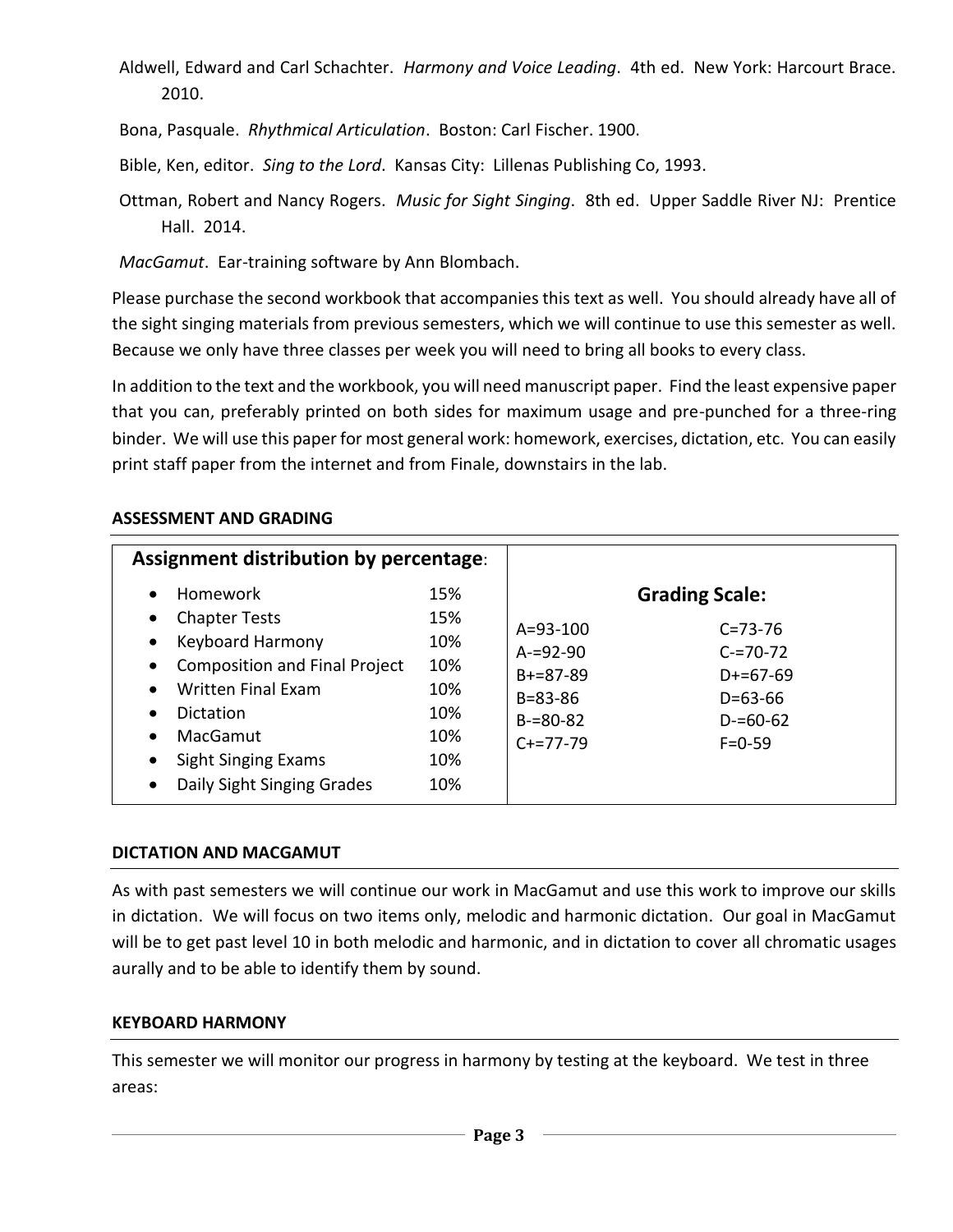open score exercises figured bass exercises basic chord progressions and improvisation

The point of the keyboard exercises is to ensure that the ideas that we cover in class are being drilled outside of class to ensure mastery of the material.

### **SOLFEGE AND SIGHT SINGING**

In past semesters we have done all reading and sight singing with numbers and letters, the two most common systems for reading music in the United States. This semester we will move into fixed-do solfege, the most common system in the rest of the world. We will move gradually through the clefs, but will end the semester with solfege in four clefs, treble, alto, tenor and bass.

### **The Final Project**

In past semesters we have worked on a project for most of the semester. We have worked on hymns and art songs in Theory I and II, respectively, and we will work on instrumental small forms this semester. We will analyze some pieces, develop at least one more involved analysis, then try our hands at writing an instrumental small form.

### **INCOMPLETES AND LATE ASSIGNMENTS**

All assignments are to be submitted/turned in by the beginning of the class session when they are due including assignments posted in Canvas. Incompletes will only be assigned in extremely unusual circumstances.

#### **FINAL EXAMINATION POLICY**

Successful completion of this class requires taking the final examination **on its scheduled day**. The final examination schedule is posted on the Class Schedules site. No requests for early examinations or alternative days will be approved.

#### **PLNU COPYRIGHT POLICY**

Point Loma Nazarene University, as a non-profit educational institution, is entitled by law to use materials protected by the US Copyright Act for classroom education. Any use of those materials outside the class may violate the law.

### **PLNU ACADEMIC HONESTY POLICY**

Students should demonstrate academic honesty by doing original work and by giving appropriate credit to the ideas of others. Academic dishonesty is the act of presenting information, ideas, and/or concepts as one's own when in reality they are the results of another person's creativity and effort. A faculty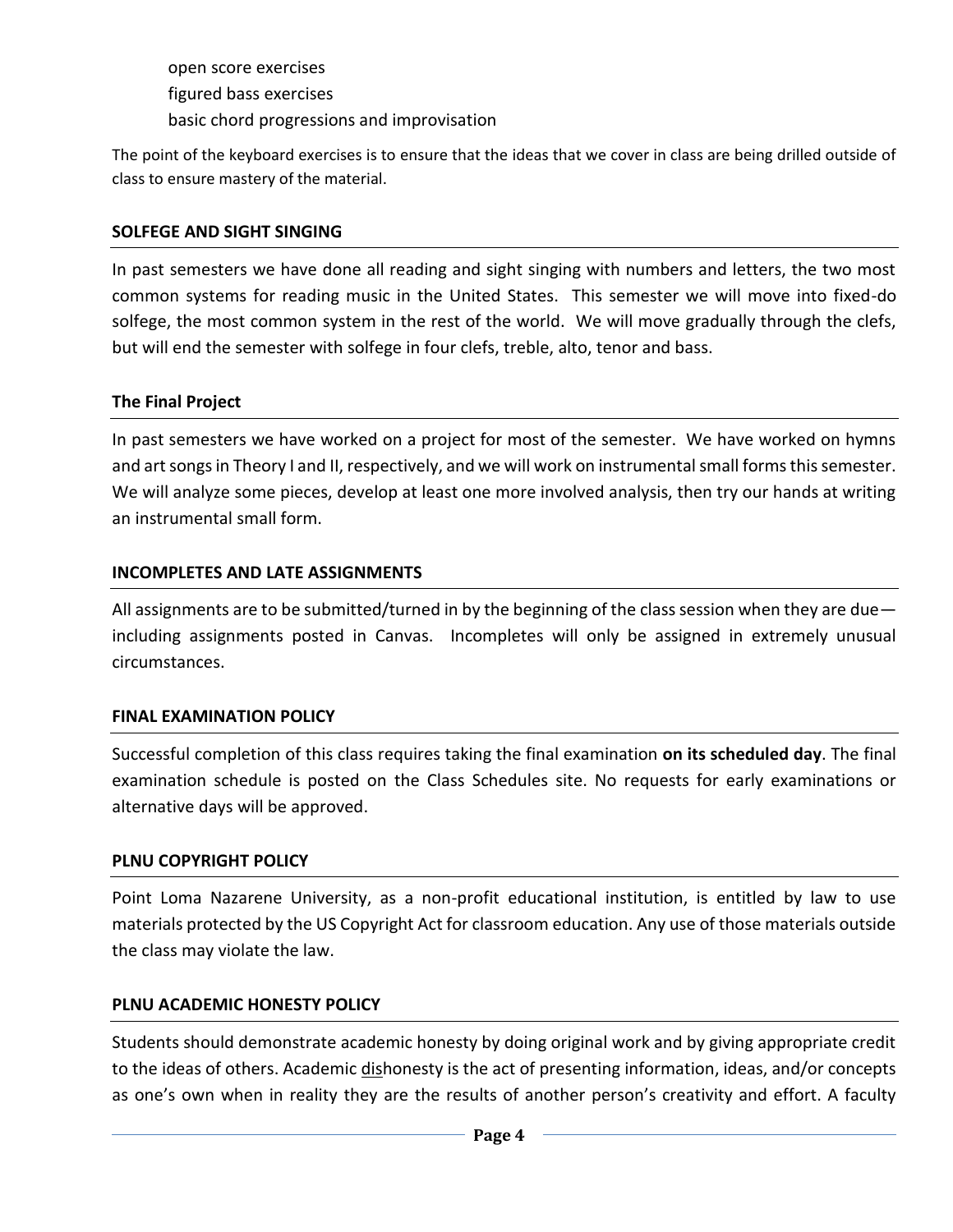member who believes a situation involving academic dishonesty has been detected may assign a failing grade for that assignment or examination, or, depending on the seriousness of the offense, for the course. Faculty should follow and students may appeal using the procedure in the university Catalog. See Academic Policies for definitions of kinds of academic dishonesty and for further policy information.